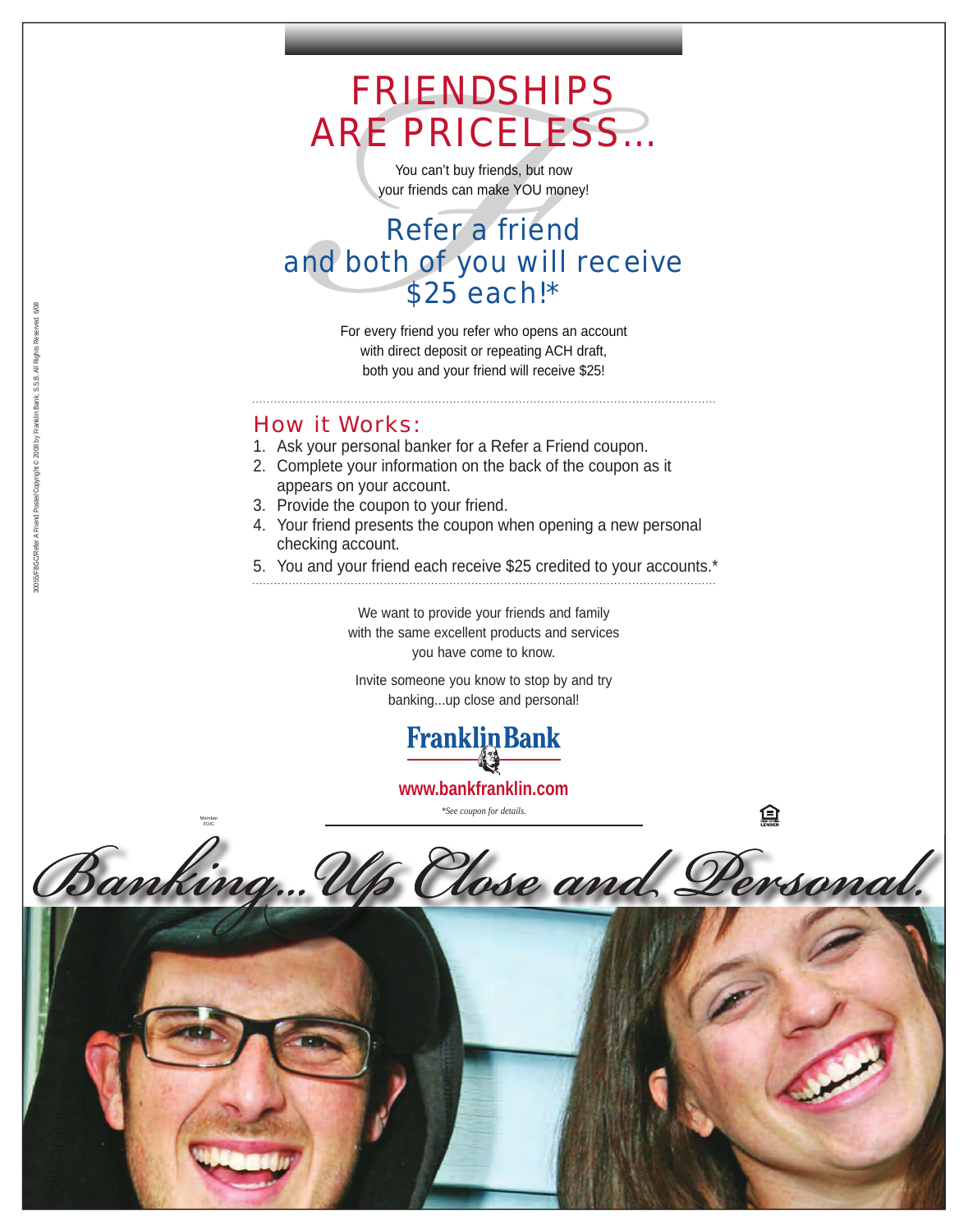# FRIENDSHIPS ARE PRICELESS…

You can't buy friends, but now your friends can make YOU money!

# **FRIENDSH**<br>You can't buy friends, bu<br>your friends can make YOU<br>**Refer a friends**<br>**Refer a friend both of you wi**<br>\$25 each!<br>For every friend you refer who op<br>with direct deposit or repeating<br>both you and your friend will r<br> Refer a friend and both of you will receive \$25 each!\*

For every friend you refer who opens an account with direct deposit or repeating ACH draft, both you and your friend will receive \$25!

We want to provide your friends and family with the same excellent products and services you have come to know.

Invite someone you know to stop by and try banking...up close and personal!





#### How it Works:

- 1. Ask your personal banker for a Refer a Friend coupon.
- 2. Complete your information on the back of the coupon as it appears on your account.
- 3. Provide the coupon to your friend.
- 4. Your friend presents the coupon when opening a new personal checking account.
- 5. You and your friend each receive \$25 credited to your accounts.\*

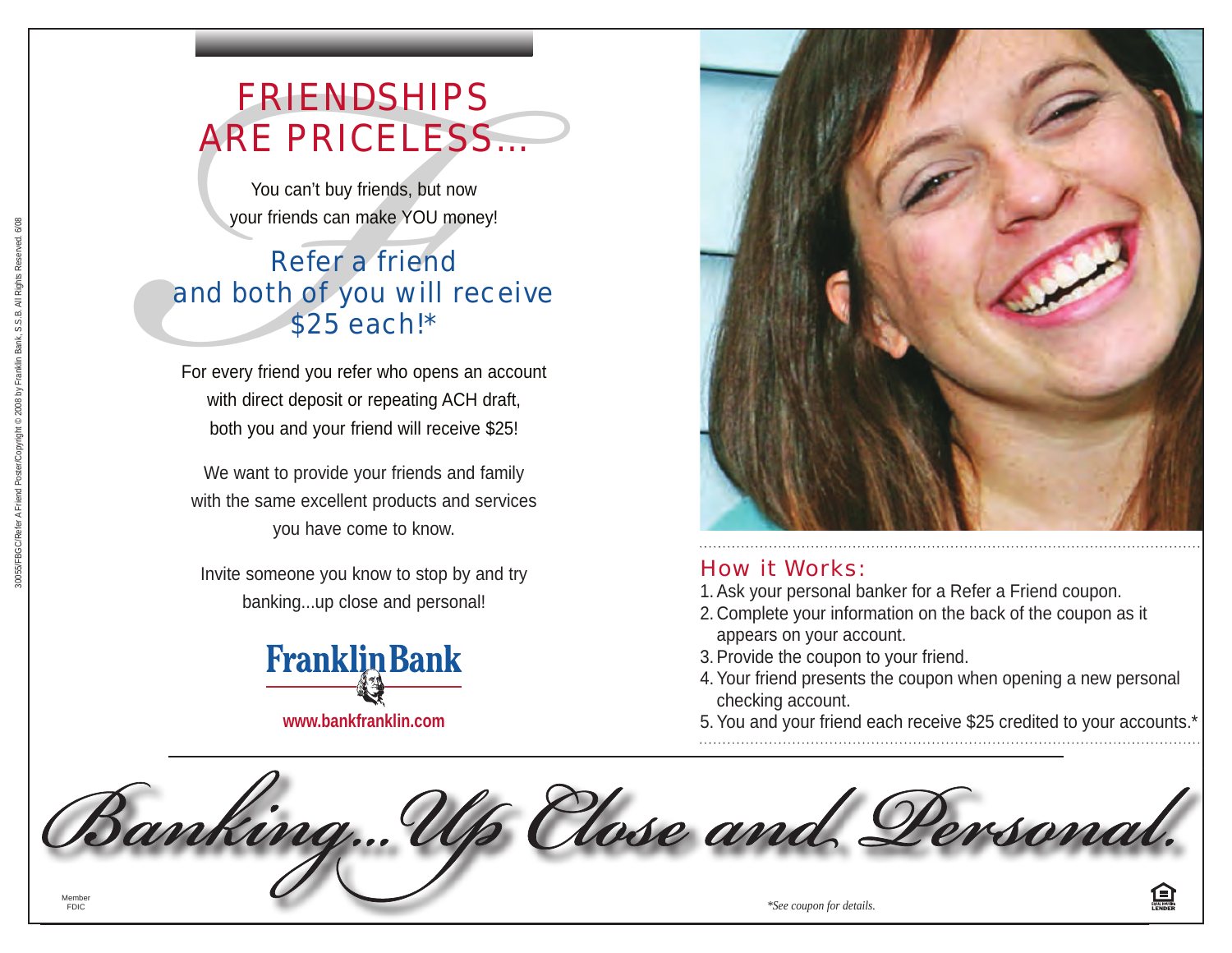# FRIENDSHIP<br>
RE PRICELE<br>
<sup>tho opens an account<br>
ting ACH draft,<br>
<br>
25!\*<br>
ends and family<br>
ducts and services</sup> FRIENDSHIPS ARE PRICELESS…

For every friend you refer who opens an account with direct deposit or repeating ACH draft, both you and your friend will

# RECEIVE \$25!\*

We want to provide your friends and family with the same excellent products and services you have come to know.



*\*See coupon for details.*

Bring your friend and this coupon to your neighborhood banking office.<br> **Bring your friend and this coupon to your neighborhood banking office. www.bankfranklin.com**

You can't buy friends, but now your friends can make YOU money!

# Refer a friend and both of you will receive \$25 each!\*

Invite someone you know to stop by and try banking...up close and personal!

#### How it Works:

- 1. Complete your information on the back of this coupon as it appears on your account.
- 2. Provide the coupon to your friend.
- 3. Your friend presents the coupon when opening a new personal checking account.
- 4. You and your friend each receive \$25

Banking...Up Close and Dersonal. Member FDIC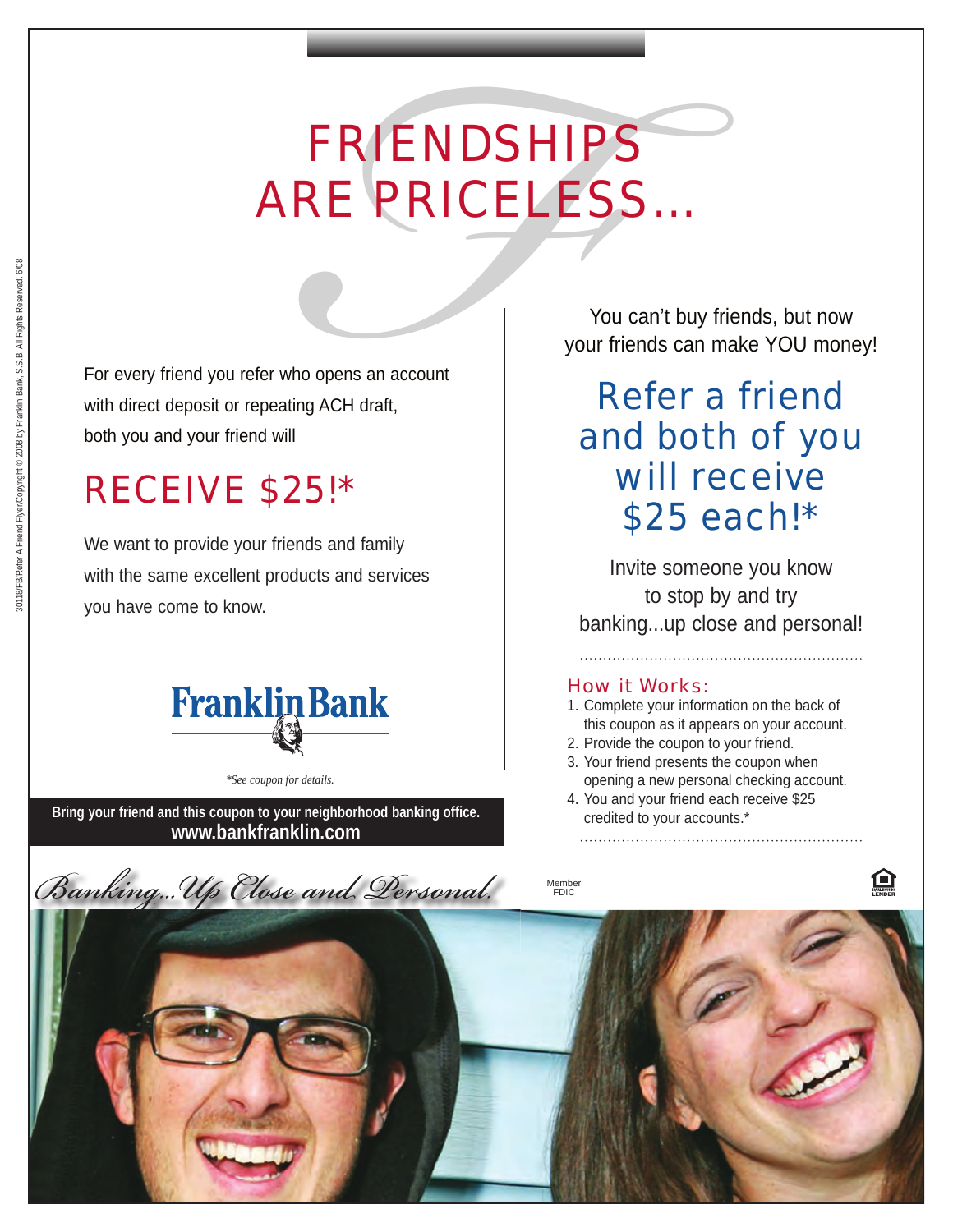You can't buy friends, but now your friends can make YOU money!

# Refer a friend and both of you will receive \$25 each!\*

Invite someone you know to stop by and try banking...up close and personal!

#### How it Works:

- 1. Complete your information on the back of this coupon as it appears on your account.
- 2. Provide the coupon to your friend.
- 3. Your friend presents the coupon when opening a new personal checking account.
- 4. You and your friend each receive \$25 credited to your accounts.\*

Member FDIC



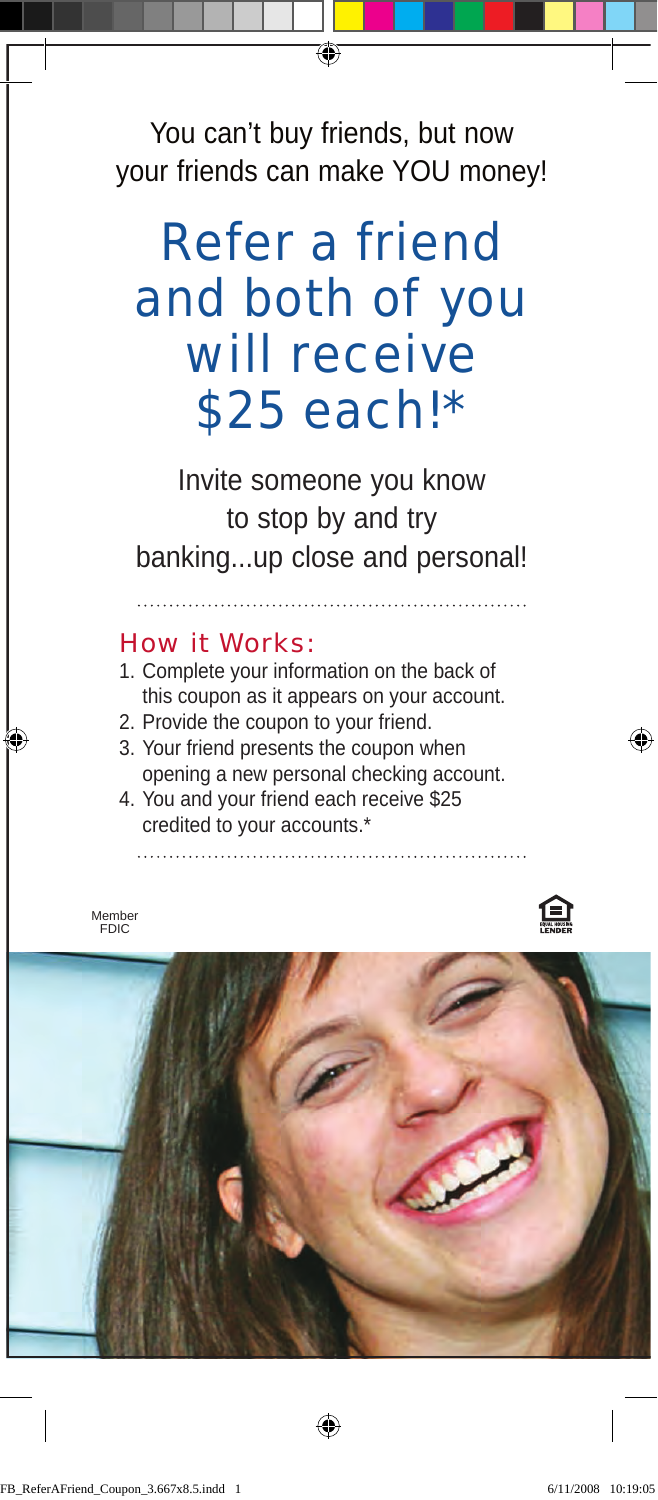#### For every friend you refer who opens an account with direct deposit or repeating ACH draft, both you and your friend will

Receive \$25!\*

#### Introduce your friend to banking...up close and personal!

#### Your Information (as it appears on your account):

**NAME** 

Address

Last 4 digits Only of account Number

SIGNATURE DATE DATE AND A SERIES OF THE SERIES OF THE USE OF THE USE OF THE USE OF THE USE OF THE USE OF THE U

6/08

#### Your Friend's Information:

Name

**ADDRESS** 

SIGNATURE DATE

#### Banker Instructions:

- 1. Verify that all coupon fields are completed.<br>2. Verify that coupon is an original and has no
- 2. Verify that coupon is an original and has not expired.
- 3. Verify that new customer has not had an account with Franklin Bank
- within the past 90 days. 4. Select the Business Source Code "**003-Refer A Friend**" on the Source of Funds screen in the Barclay New Account Platform.
- 5. Forward the original coupon to Retail Administration (located at the CS-Rock Prairie branch) via interoffice mail.

#### SIGNATURE DATE

*\*Offer available in any Franklin Bank, S.S.B. banking center when new referred customer presents the properly executed referral form at the time of new account opening prior to expiration date. New (referred) customer must not currently have or have had within the past 90 days an account with Franklin Bank, S.S.B. New referred customer's account requires minimum opening deposit of \$100 and repeating automated clearinghouse (ACH) direct deposit or repeating ACH draft and must be qualifying consumer checking account (direct deposit is not considered part of minimum opening deposit). Initial repeating direct deposit or draft must be made within 60 days of account opening, after which the \$25 will be credited to both the referrer's and the new referred customer's accounts within 30 days. Referral fee is considered interest and will be reported on IRS Form 1099-INT; any applicable taxes are the responsibility of the recipient. The new referred customer's account must remain open for four months or the \$25 referral fee will be deducted from both the existing referring customer's account, as well as the new referred customer's account. No minimum balance required to maintain checking account or to receive the \$25; however, reduction in service charge may be obtained by maintaining minimum balance on checking accounts other than Free Checking. Some non-maintenance fees apply to Free Checking accounts. Franklin Bank employees and immediate family members are not eligible. Account is subject to approval; Franklin reserves the right to determine, in its sole discretion, the eligibility of both customers and their satisfaction of conditions of the offer. Rates, programs, and products subject to change without notice. Offer expires September 30, 2008.* 

*By signing this form, the referring existing customer and the referred new customer each agree that the information provided by each may be shared with the other and with Franklin Bank and that Franklin Bank may use such information as it deems necessary or appropriate to carry out the Refer A Friend offer. In the event the referred customer's account does not remain open for four months or does not satisfy conditions in any way, the referred customer agrees that such information may be shared with the existing customer. In the event Franklin personnel should need additional clarifying information, the existing customer and the new customer each agrees that Franklin personnel may contact that customer, whether by phone, e-mail, regular mail, or in person, to request assistance. By delivering this form to the referred friend, the referring existing customer is acknowledging that he or she understands and agrees that he or she is entrusting the information provided to the referred friend, and for and in* 

*consideration of the benefits of the Refer A Friend Program and other good and valuable consideration, existing referring customer releases and holds Franklin Bank, S.S.B., its employees, and agents, harmless from any claims, demands, or causes of action that may arise out of or may be caused by such delivery, but only to the extent permitted by applicable law.* Member

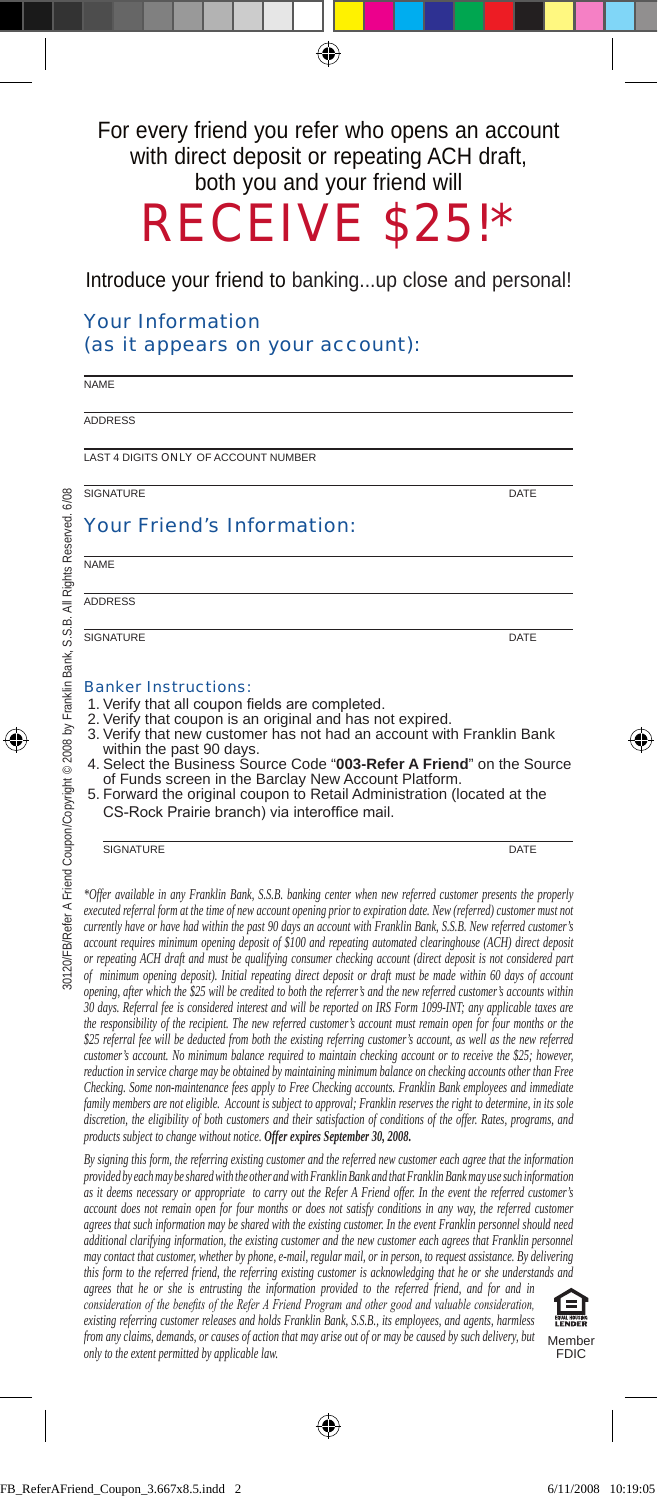### FRieNDSHiPS ARe PRiceLeSS…

You can't buy friends, but now your friends can make YOU money!

#### Refer a friend and both of you receive \$25 each!\*

Invite someone you know to stop by and try banking...up close and personal!



**Bring your friend and this coupon to your neighborhood banking office. www.bankfranklin.com**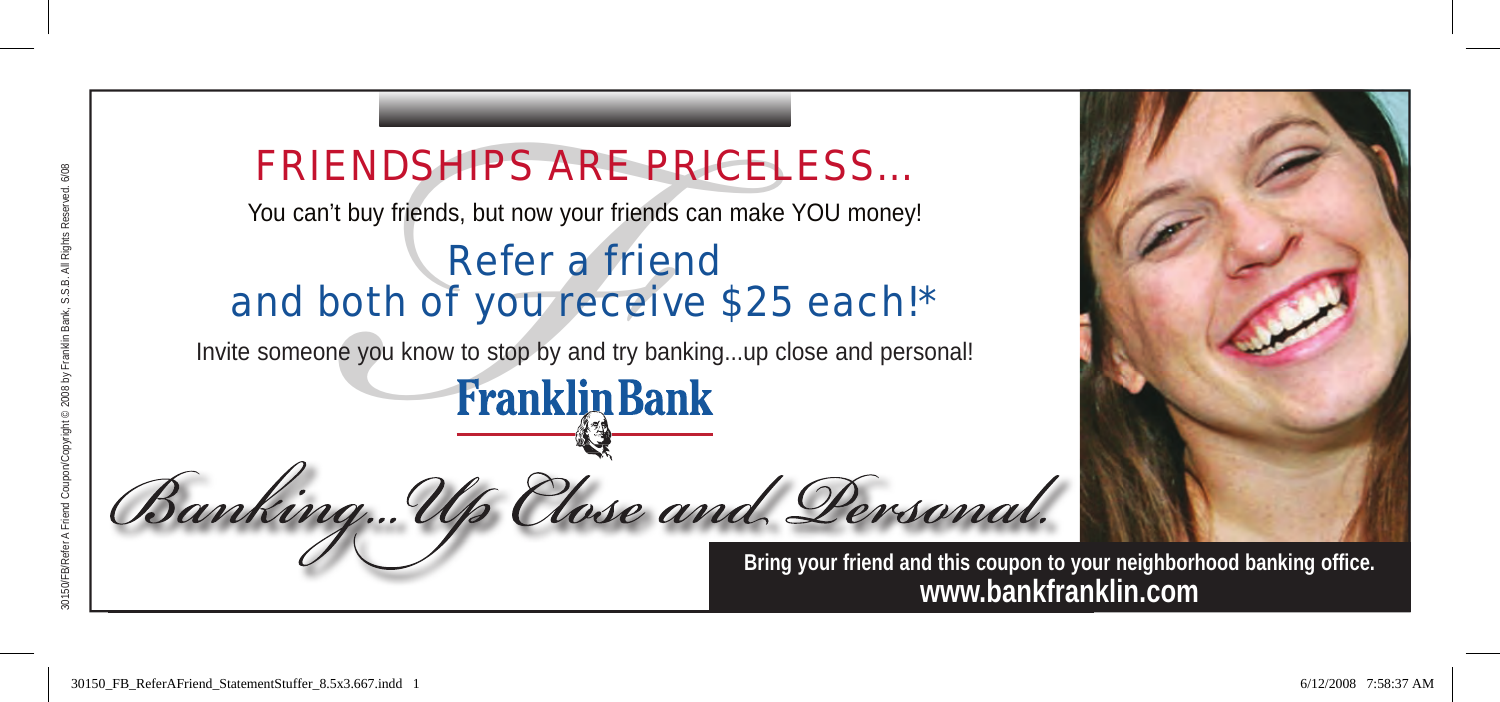For every friend you refer who opens an account with direct deposit or repeating ACH draft, both you and your friend will

## Receive \$25!\*

Introduce your friend to banking...up close and personal!

#### Your Information:

| <b>NAME</b>                          |      |
|--------------------------------------|------|
| <b>ADDRESS</b>                       |      |
| LAST 4 DIGITS ONLY OF ACCOUNT NUMBER |      |
| <b>SIGNATURE</b>                     | DATE |
| <b>Your Friend's Information:</b>    |      |
| <b>NAME</b>                          |      |
| <b>ADDRESS</b>                       |      |
| <b>SIGNATURE</b>                     | DATE |

#### Banker Instructions:

- 1. Verify that all coupon fields are completed.
- 2. Verify that coupon is an original and has not expired.
- 
- 3. Verify that new customer has not had an account with Franklin Bank within the past 90 days. 4. Select the Business Source Code "**003-Refer A Friend**" on the Source of Funds screen in the Barclay New Account Platform.
- 5. Forward the original coupon to Retail Administration (located at the CS-Rock Prairie branch) via interoffice mail.

SIGNATURE DATE DATE OF A SERVICE OF A SERVICE OF A SERVICE OF A SERVICE OF A SERVICE OF A SERVICE OF A SERVICE

*\*Offer available in any Franklin Bank, S.S.B. banking center when new referred customer presents the properly executed referral form at the time of new account opening prior to expiration date. New (referred) customer must not currently have or have had within the past 90 days an account with Franklin Bank, S.S.B. New referred customer's account requires minimum opening deposit of \$100 and repeating automated clearinghouse (ACH) direct deposit or repeating ACH draft and must be qualifying consumer checking account (direct deposit is not considered part of minimum opening deposit). Initial repeating direct deposit or draft must be made within 60 days of account opening, after which the \$25 will be credited to both the referrer's and the new referred customer's accounts within 30 days. Referral fee is considered interest and will be reported on IRS Form 1099-INT; any applicable taxes are the responsibility of the recipient. The new referred customer's account must remain open for four months or the \$25 referral fee will be deducted from both the existing referring customer's account, as well as the new referred customer's account. No minimum balance required to maintain checking account or to receive the \$25; however, reduction in service charge may be obtained by maintaining minimum balance on checking accounts other than Free Checking. Some non-maintenance fees apply to Free Checking accounts. Franklin Bank employees and immediate family members are not eligible. Account is subject to approval; Franklin reserves the right to determine, in its sole discretion, the eligibility of both customers and their satisfaction of conditions of the offer. Rates, programs, and products subject to change without notice. Offer expires September 30, 2008.* 

*By signing this form, the referring existing customer and the referred new customer each agree that the information provided by each may be shared with the other and*  with Franklin Bank and that Franklin Bank may use such information as it deems necessary or appropriate to carry out the Refer A Friend offer. In the event the referred *customer's account does not remain open for four months or does not satisfy conditions in any way, the referred customer agrees that such information may be shared with the existing customer. In the event Franklin personnel should need additional clarifying information, the existing customer and the new customer each agrees that Franklin personnel may contact that customer, whether by phone, e-mail, regular mail, or in person, to request assistance. By delivering this form to the referred friend,*   $\mathbf{E}$ *the referring existing customer is acknowledging that he or she understands and agrees that he or she is entrusting the information provided to the referred friend, and for and in consideration of the benefits of the Refer A Friend Program and other good and valuable consideration, existing referring customer* releases and holds Franklin Bank, S.S.B., its employees, and agents, harmless from any claims, demands, or causes of action that may arise out of or may be Member<br>FDIC FDIC